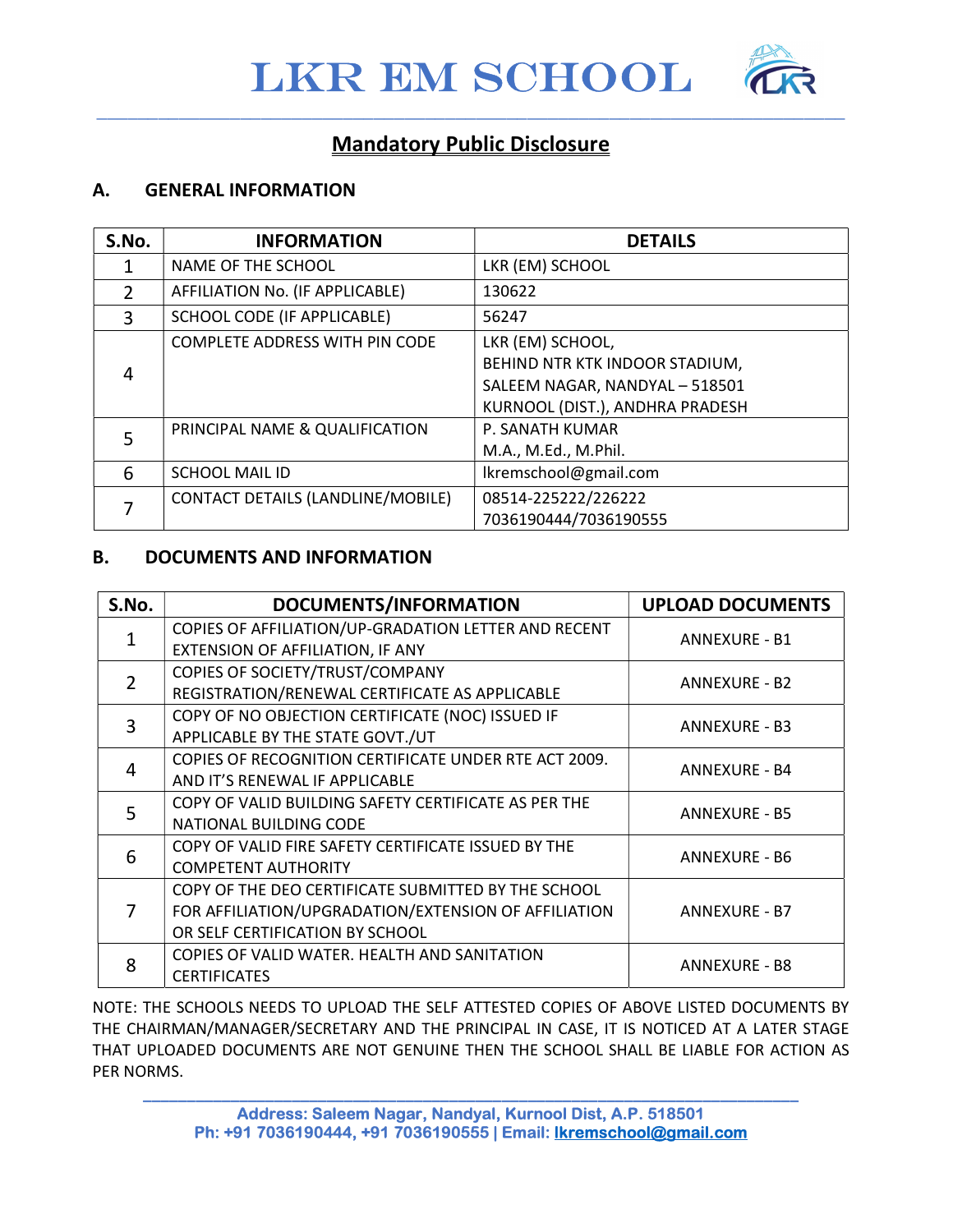$\overline{a_1}$  ,  $\overline{a_2}$  ,  $\overline{a_3}$  ,  $\overline{a_4}$  ,  $\overline{a_5}$  ,  $\overline{a_6}$  ,  $\overline{a_7}$  ,  $\overline{a_8}$  ,  $\overline{a_9}$  ,  $\overline{a_9}$  ,  $\overline{a_9}$  ,  $\overline{a_9}$  ,  $\overline{a_9}$  ,  $\overline{a_9}$  ,  $\overline{a_9}$  ,  $\overline{a_9}$  ,  $\overline{a_9}$  ,



### C. RESULT AND ACADEMICS

| S.No. | <b>DOCUMENTS / INFORMATION</b>                                | <b>UPLOAD DOCUMENTS</b> |  |
|-------|---------------------------------------------------------------|-------------------------|--|
|       | FEE STRUCTURE OF THE SCHOOL                                   | ANNEXURE - C1           |  |
|       | ANNUAL ACADEMIC CALANDER                                      | ANNEXURE - C2           |  |
| 3     | LIST OF SCHOOL MANAGEMENT COMMITTEE (SMC)                     | ANNEXURE-C3             |  |
| 4     | LIST OF PARENTS TEACHERS ASSOCIATION (PTA)<br>$ANNEXURE - CA$ |                         |  |
|       | <b>MEMBERS</b>                                                |                         |  |
|       | LAST THREE-YEAR RESULT OF THE BOARD                           | <b>ANNEXURE - C5</b>    |  |
|       | <b>EXAMINATION AS PER APPLICABILITY</b>                       |                         |  |

#### RESULT CLASS : X

| S.No.    | <b>YEAR</b> | <b>NO. OF REGISTERED</b><br><b>STUDENTS</b> | <b>NO. OF STUDENTS</b><br><b>PASSED</b> | <b>PASS</b><br><b>PERCENTAGE</b> | <b>REMARKS</b>                         |
|----------|-------------|---------------------------------------------|-----------------------------------------|----------------------------------|----------------------------------------|
| ∸.       |             | 0                                           |                                         |                                  | FIRST BATCH WILL BE<br>IN YEAR 2022-23 |
| <u>.</u> |             |                                             |                                         |                                  |                                        |

#### RESULT CLASS : XII

| S.No. | <b>YEAR</b> | <b>NO. OF REGISTERED</b><br><b>STUDENTS</b> | <b>NO. OF STUDENTS</b><br><b>PASSED</b> | <b>PASS</b><br><b>PERCENTAGE</b> | <b>REMARKS</b>                    |
|-------|-------------|---------------------------------------------|-----------------------------------------|----------------------------------|-----------------------------------|
| ᆠ     |             |                                             |                                         |                                  | <b>SECONDARY</b><br><b>SCHOOL</b> |
| L.    |             |                                             |                                         |                                  |                                   |